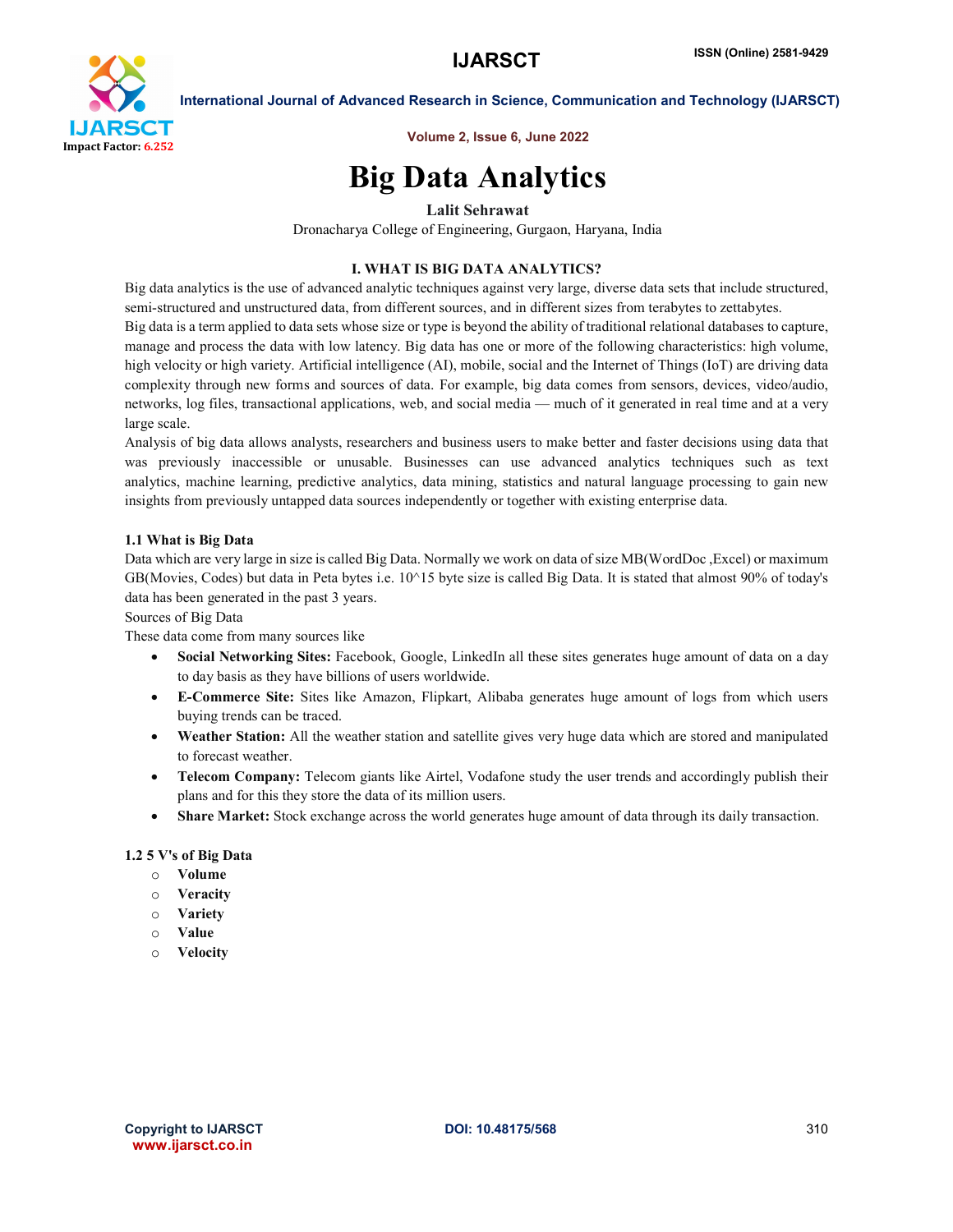

#### International Journal of Advanced Research in Science, Communication and Technology (IJARSCT)



#### A. Volume

The name Big Data itself is related to an enormous size. Big Data is a vast 'volumes' of data generated from many sources daily, such as business processes, machines, social media platforms, networks, human interactions, and many more. Facebook can generate approximately a billion messages, 4.5 billion times that the "Like" button is recorded, and more than 350 million new posts are uploaded each day. Big data technologies can handle large amounts of data.



#### B. Variety

Big Data can be structured, unstructured, and semi-structured that are being collected from different sources. Data will only be collected from **databases** and **sheets** in the past, But these days the data will comes in array forms, that are PDFs, Emails, audios, SM posts, photos, videos, etc.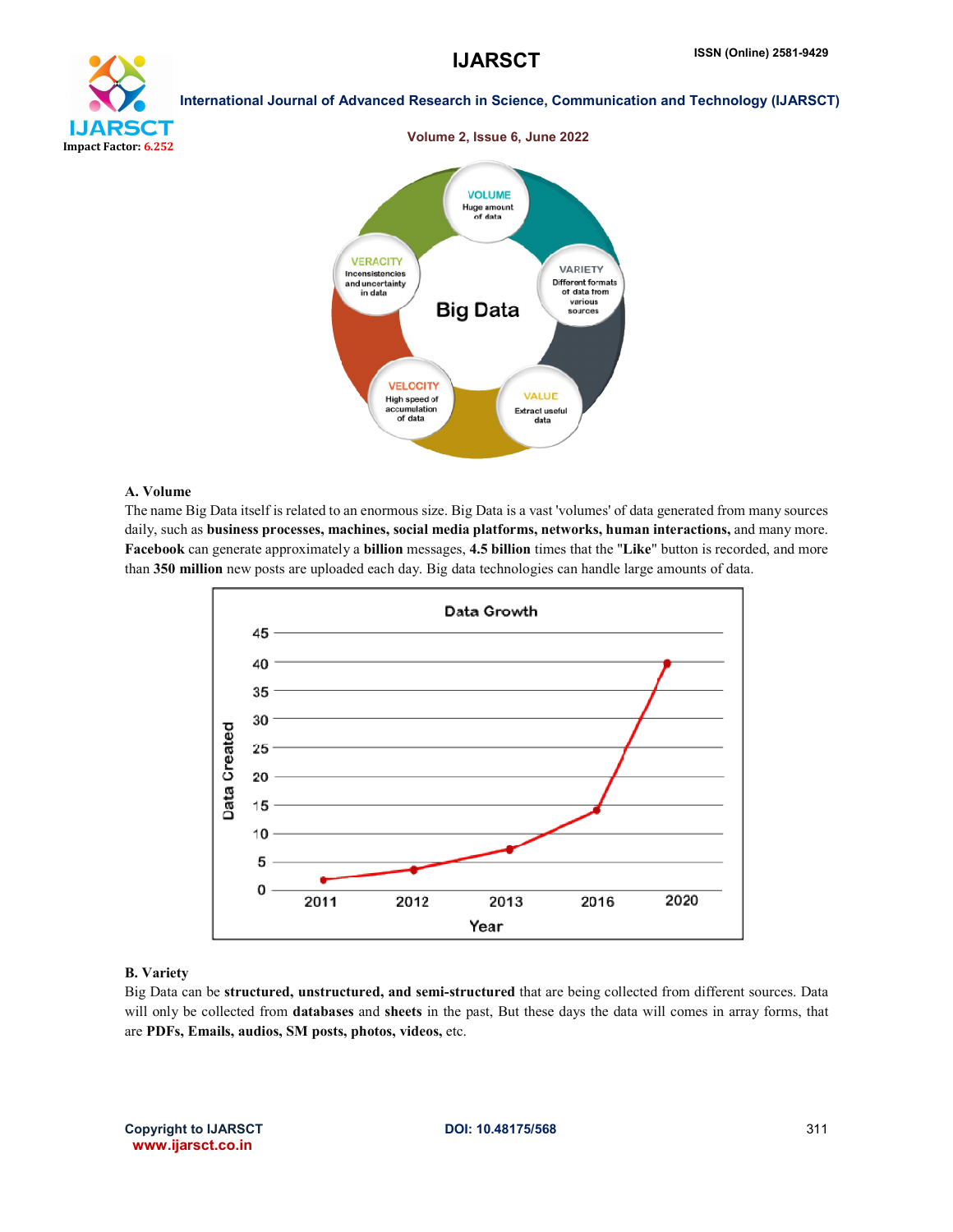# oan Impact Factor: 6.252

International Journal of Advanced Research in Science, Communication and Technology (IJARSCT)



#### The data is categorized as below:

- 1. Structured data: In Structured schema, along with all the required columns. It is in a tabular form. Structured Data is stored in the relational database management system.
- 2. Semi-structured: In Semi-structured, the schema is not appropriately defined, e.g., JSON, XML, CSV, TSV, and email. OLTP (Online Transaction Processing) systems are built to work with semi-structured data. It is stored in relations, i.e., tables.
- 3. Unstructured Data: All the unstructured files, log files, audio files, and image files are included in the unstructured data. Some organizations have much data available, but they did not know how to derive the value of data since the data is raw.
- 4. Quasi-structured Data:The data format contains textual data with inconsistent data formats that are formatted with effort and time with some tools.

Example: Web server logs, i.e., the log file is created and maintained by some server that contains a list of activities.

#### C. Veracity

Veracity means how much the data is reliable. It has many ways to filter or translate the data. Veracity is the process of being able to handle and manage data efficiently. Big Data is also essential in business development. For example, Facebook posts with hashtags.

#### D. Value

Value is an essential characteristic of big data. It is not the data that we process or store. It is valuable and reliable data that we store, process, and also analyze.



Increasing Value of Data

Copyright to IJARSCT **DOI: 10.48175/568** 312 www.ijarsct.co.in